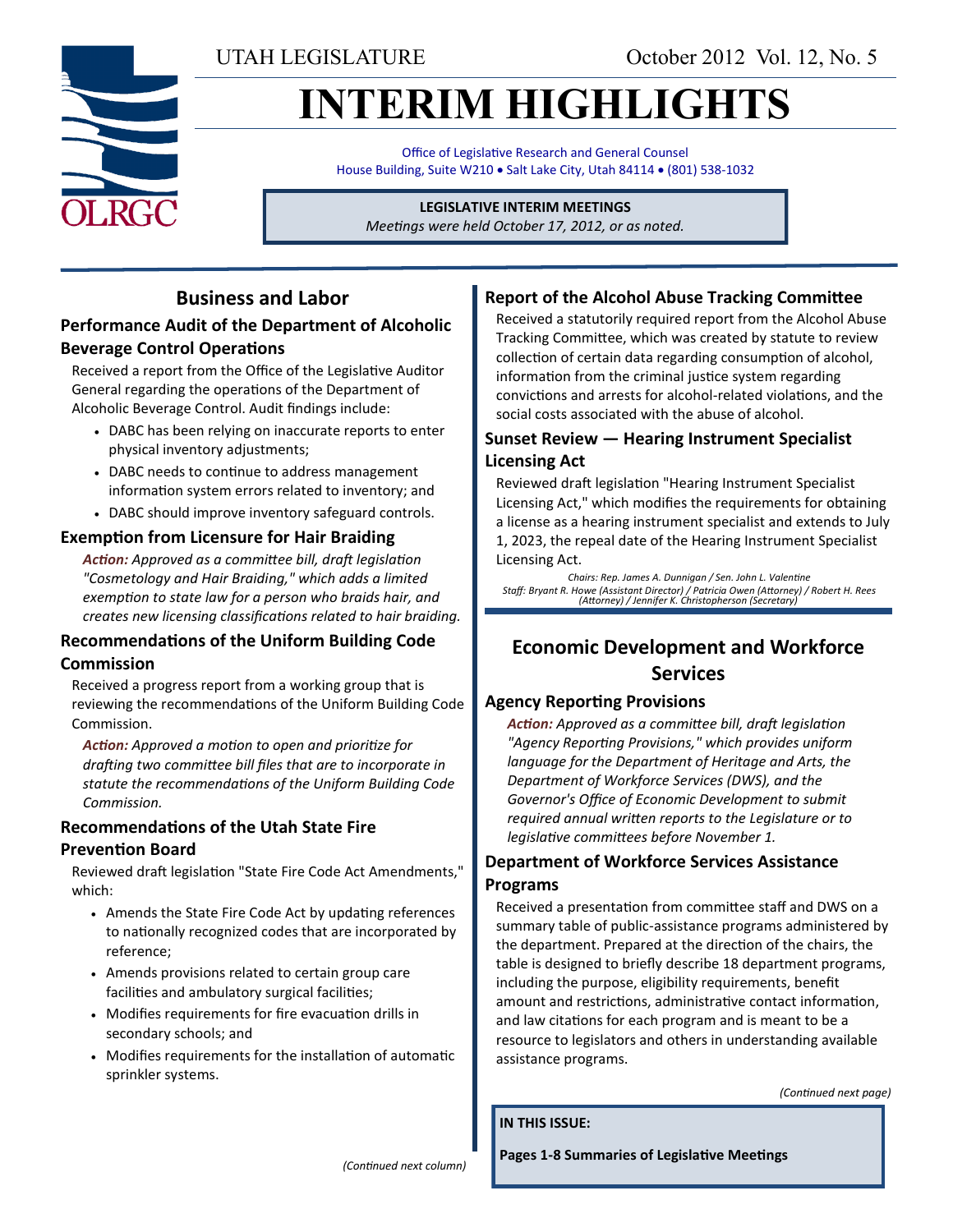## PAGE 2 UTAH LEGISLATURE • October 2012

#### **Federal Patient Protection and Affordable Care Act Implementation by the Department of Workforce Services**

Received a presentation from DWS on how the federal Patient Protection and Affordable Care Act, passed in 2010, affects the department, what flexibility is allowed for the department under the act, and how the department is preparing for the changes. The department administers Medicaid eligibility on behalf of the federal government in the state. The new unfunded cost to the state to implement the act will be significant.

#### **Intergenerational Poverty Mitigation Report**

Received a statutorily required report from DWS on intergenerational poverty. 2012 General Session S.B. 37, "Intergenerational Poverty Provisions," requires the department to "establish and maintain a system to track intergenerational poverty using available data." The initial report shows that almost 36,000 adults currently receive public assistance who also received it for at least 12 months as children.

#### **Olene Walker Housing Loan Fund Report**

Received a statutorily required report from the Housing and Community Development Division of DWS regarding the Olene Walker Housing Loan Fund. The fund works to partner with public and private organizations to create and preserve affordable housing for Utah's low-income community. The division's goal is to eliminate chronic homelessness within ten years.

#### **Unemployment Insurance Trust Fund**

*Action: Approved as a committee bill, draft legislation "Workforce Services Amendments," which requires that when the Unemployment Insurance Division issues a determination that a claimant has willfully made a false statement or representation to obtain unemployment insurance benefits, the penalty weeks begin on the Sunday before the day on which the determination is issued. The draft legislation also requires the division to deposit 15% of a civil penalty collected for fraud in obtaining benefits into the Unemployment Compensation Fund in compliance with the federal Social Security Act. This requirement begins on October 1, 2013.*

#### **Utah Commission on Service and Volunteerism**

*Action: Approved as a committee bill, draft legislation "Utah Commission on Service and Volunteerism," which changes the name of the Utah Commission on Volunteers to the Utah Commission on Service and Volunteerism, modifies the membership and size of the commission, and provides for commission duties.*

*Chairs: Rep. Jim Bird / Sen. Stuart C. Reid Staff: Benjamin N. Christensen (Policy Analyst) / Peter Asplund (Attorney) / Robert H. Rees (Attorney) / Debra Hale (Secretary)*

## **Economic Development Task Force**

*October 4, 2012*

Received presentations on air quality issues from business representatives, health experts, and state agencies.

Discussed the impact that poor air quality has on the quality of life and how that potentially impacts the decision of a business considering Utah as a permanent location.

Discussed the increasing use of natural gas vehicles in Utah and the availability of natural gas refueling stations throughout the state. Received a report regarding voluntary efforts of local businesses to reduce pollution.

#### *October 18, 2012*

Discussed the following fundamental issues that affect growth and prosperity in Utah:

- What is growth;
- How growth is measured;
- Impact factors such as capital and labor; and
- How governmental policy can impact growth. *Chairs: Rep. Brad R. Wilson / Sen. Stuart C. Reid*

*Staff: Benjamin N. Christensen (Policy Analyst) / Nathan W. Brady (Policy Analyst) / Robert H. Rees (Attorney) / Jennifer K. Christopherson (Secretary)*

## **Education**

#### **Career and Technology Education Funding Model**

Received a statutorily required report from the State Board of Education on potential student and course-based funding models for career and technology education. The board presented various factors that may be used to determine funding for a career and technology education course and requested feedback from the Legislature on what incentives to create.

#### **Civic and Character Education**

Received a statutorily required report from the State Board of Education on how students receive instruction in civic and character education through an integrated curriculum taught in connection with regular school work. The report summarized the results of a survey of classrooms conducted in the fall of 2011, which indicate there is significant instruction in these areas in Utah classrooms, but there are opportunities for support and improvement.

#### **Education for Parents on Providing Sex Education to their Children**

Reviewed draft legislation "Parental Responsibility for Sex Education Training," which requires the State Board of Education to offer training and instructional resources to parents to assist them in providing instruction in health and human sexuality to their children.

#### **Elimination or Modification of Reports**

Received a statutorily required report from the State Board of Education on actions the board has taken to eliminate or modify reports that are required of school districts and charter schools.

To consolidate and simplify reporting requirements, a school district or charter school submits a Utah Consolidated Application to apply for and receive funding from various federal and state sources.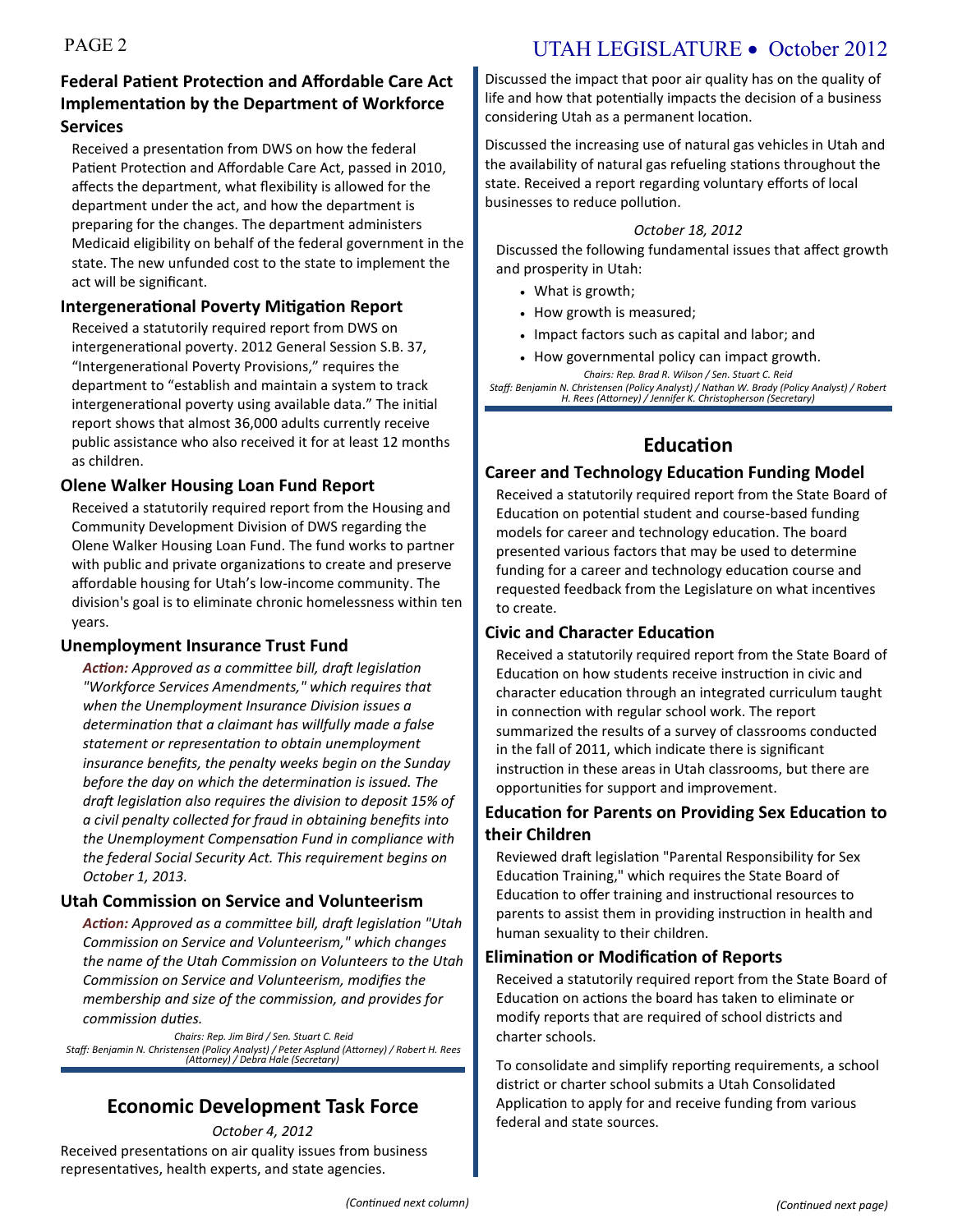#### **Financial and Economic Literacy Education**

Received a statutorily required report from the State Board of Education on the successes and areas of needed improvement in financial and economic literacy education. In 2012, 553 Utah students took the National Financial Capability Test. Utah students had an average score of 74.81% compared to the 69% national average.

#### **New Century and Regents' Scholarship Programs**

Received a statutorily required report from the State Board of Regents on the Regents' Scholarship Program. The board forecasts that an additional \$500,000 will be needed in FY 2013 to provide Regents' scholarships to qualifying students. Legislation that was enacted to increase requirements for a New Century scholarship has resulted in a reduction of students who qualify for that scholarship.

#### **U-PASS Reporting Requirements**

Discussed the State Board of Education's plan to comply with statutory requirements pertaining to school performance reports and suggested changes to modify certain requirements.

Utah law requires the State Board of Education, in collaboration with school districts and charter schools, to develop a school performance report to inform the state's residents of the quality of each school and the educational achievement of the school's students. The committee chair invited committee members to work with the State Board of Education and committee staff in developing draft legislation on school performance reports for the committee's November meeting.

*Action: Approved a motion to open and prioritize for drafting a committee bill file on school performance reports.*

#### **Voted and Board Levy Program**

Reviewed draft legislation "Voted and Board Levy Program Amendments," which requires the full amount of the state contribution appropriated for the Voted and Board Levy Programs to be distributed each year.

*Chairs: Rep. Francis D. Gibson / Sen. Howard A. Stephenson Staff: Allison M. Nicholson (Policy Analyst) / Constance C. Steffen (Policy Analyst) / Angela Oakes Stallings (Attorney) / Debra Hale (Secretary)*

#### **Government Operations**

#### **Absentee Ballot Amendments**

Discussed draft legislation "Absentee Ballot Amendments," which would:

- Require a person who distributes and collects absentee ballot applications to register and receive training; and
- Establish a deadline by which an absentee ballot may be mailed.

*Action: Directed staff to make additional changes to the draft legislation.*

#### **Campaign Finance Reporting Penalties**

*Action: Approved as a committee bill, draft legislation "Campaign Finance Reporting Penalties," which clarifies when a fine may be imposed for failing to file a campaign* 

## PAGE 3 INTERIM HIGHLIGHTS • October 2012

*financial statement.*

#### **Candidate Amendments**

*Action: Approved as a committee bill, draft legislation "Candidate Amendments," which:* 

- *Specifies when the name of a replacement candidate may be printed on the ballot;*
- *Requires a vote cast for a candidate who dies, resigns, or is disqualified be counted for the replacement candidate;*
- *Increases the filing fee for a candidate for a local school board or a federal, state, or county office, except presidential and retention elections for judicial candidates;*
- *Establishes a form for write-in candidates; and*
- *Authorizes certain candidates who reside outside the state to file a declaration of candidacy or certificate of nomination through a designated agent if certain conditions are met.*

#### **Boards and Commissions**

Discussed draft legislation "Boards and Commissions Amendments," which would repeal the Forestry, Fire and State Lands Advisory Council.

*Action: Directed staff to contact boards and commissions that are created in statute and who have not submitted a response to the committee's boards and commissions survey, and indicate that those who do not submit survey results by November 2, 2012, may be considered for repeal by the committee in a future draft of the legislation.*

#### **Election Code Criminal Provisions**

*Action: Approved as a committee bill, draft legislation "Election Code Criminal Provisions," which standardizes language that establishes certain criminal penalties in Title 20A, Election Code, and repeals provisions that specify who is required to prosecute a violation of the Election Code.*

#### **Elections During a Declared Emergency**

*Action: Approved as a committee bill, draft legislation "Elections During Declared Emergencies," which authorizes the lieutenant governor, during a declared emergency, to establish alternative methods and deadlines for returning an absentee or military-overseas ballot.*

#### **Issues Related to an Emergency on Election Day**

Discussed state and federal constitutional provisions related to an emergency affecting voting on Election Day.

#### **Lieutenant Governor Candidate Amendments**

*Action: Approved as a committee bill, draft legislation "Lieutenant Governor Candidate Amendments," which allows a person to file a declaration of candidacy for the office of lieutenant governor if the person withdraws as a candidate for any other office for which the person may have filed a declaration of candidacy in the same election year. The bill also amends the deadline for a person to file a declaration of candidacy for the office of lieutenant governor.*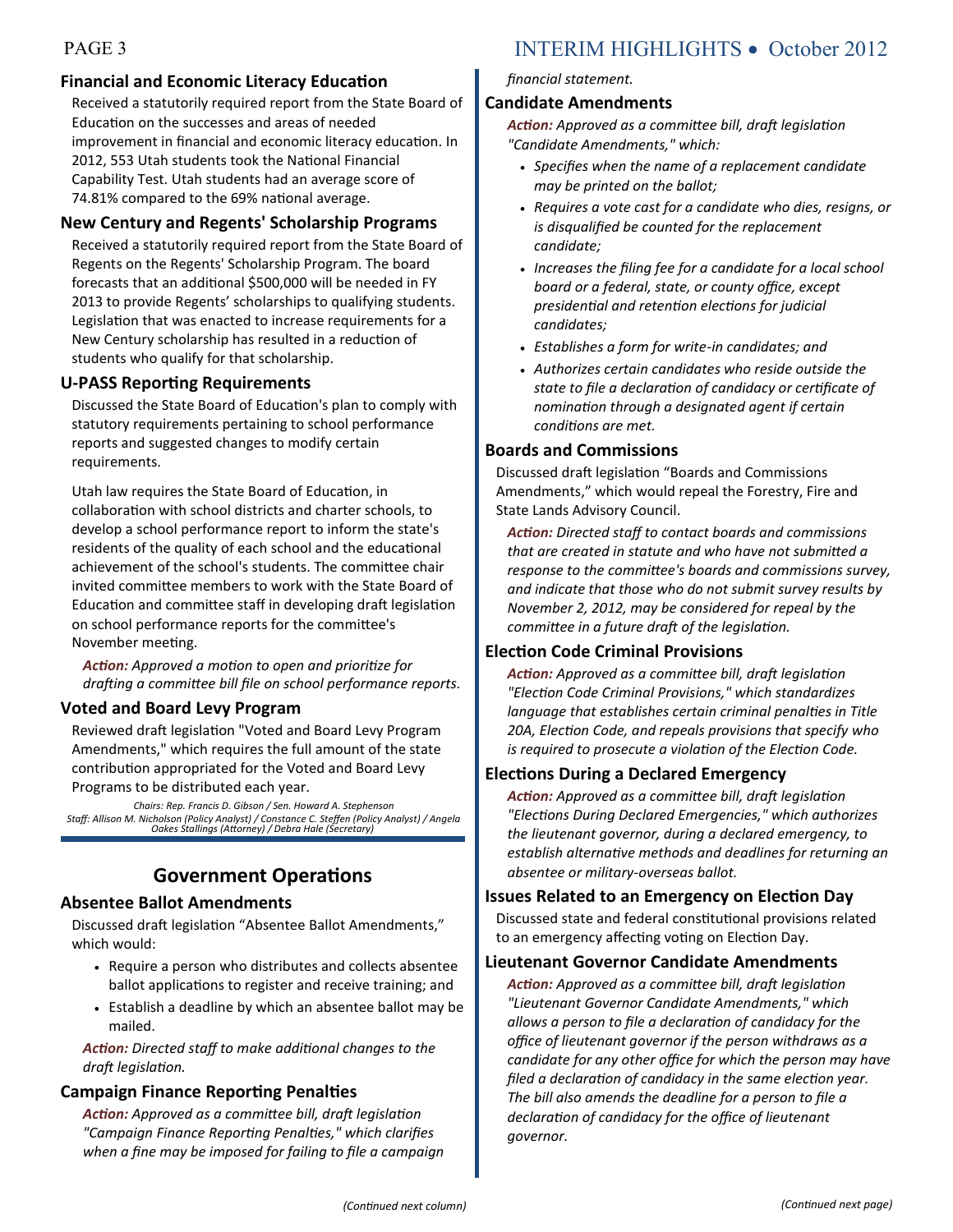#### **Personal Use of Campaign Funds**

*Action: Approved as a committee bill, draft legislation "Personal Use of Campaign Funds," as amended, which requires a municipality or a county to adopt an ordinance prohibiting the use of campaign funds for personal expenditures.*

*Chairs: Rep. Kraig Powell / Sen. Peter C. Knudson Staff: Art L. Hunsaker (Policy Analyst) / Emily R. Brown (Attorney) / Thomas R. Vaughn (Attorney) / Anna M. Allen (Secretary)*

## **Health and Human Services**

#### **Concussions and Other Traumatic Head Injuries**

*Action: Approved as a committee bill, draft legislation "Protection of Athletes with Head Injuries Act Amendments," which clarifies that making a field, facility, or other location that is owned, leased, or controlled by a government entity available to an amateur sports organization or a child does not constitute a "sporting event" for purposes of the Protection of Athletes with Head Injuries Act.*

#### **Controlled Substances**

Discussed whether the committee should request legislation authorizing the Controlled Substances Advisory Committee to add substances to the state's statutory schedule of controlled substances between sessions of the Legislature.

Discussed the need for legislation to add new controlled substances and make a technical correction.

*Action: Approved a motion to open and prioritize for drafting a committee bill to make additions and technical changes to the state's statutory schedule of controlled substances.*

#### **Licensing Requirements for Certain Pharmaceutical Research Activities**

*Action: Approved as a committee bill, draft legislation "Research Using Pharmaceuticals," which exempts individuals and entities who are doing certain research using pharmaceuticals from licensure as either a pharmacy or a pharmacist.*

#### **Sunset Review — Standard of Proof for Emergency Care When Immunity Does Not Apply**

Conducted a sunset review of a 2009 statute which establishes an evidentiary standard of "clear and convincing" for certain care provided in a hospital emergency department. Received presentations from the Utah Medical Insurance Association, the Utah Medical Association, the Utah Hospital Association, and the Utah Association for Justice.

*Chairs: Rep. Paul Ray / Sen. Allen M. Christensen Staff: Mark D. Andrews (Policy Analyst) / RuthAnne Frost (Attorney) / Cathy J. Dupont (Attorney) / Lori R. Rammell (Secretarial Supervisor)*

## **Health System Reform Task Force**

#### *October 09, 2012*

#### **Responding to the Federal Patient Protection and Affordable Care Act**

Received reports from individuals contributing to the task force's Risk Adjustment and Reinsurance Workgroup.

## PAGE 4 UTAH LEGISLATURE • October 2012

The reports related to three risk mechanisms required by the federal Patient Protection and Affordable Care Act beginning in 2014: reinsurance, risk adjustment, and risk corridors.

The task force was also briefed by the Insurance Department on the operation of the department's rate review website. The department reported that all requests by health insurers for premium increases of 10% or more have been withdrawn.

The Utah Health Exchange reported to the task force on its recently launched campaign to re-brand and market the exchange as "Avenue H, an online health care marketplace." The exchange also discussed the services provided to the exchange by its contracted vendors.

*Chairs: Rep. James A. Dunnigan / Sen. Wayne L. Niederhauser Staff: Mark D. Andrews (Policy Analyst) / RuthAnne Frost (Attorney) / Cathy J. Dupont (Attorney) / Lori R. Rammell (Secretarial Supervisor)*

## **Judiciary**

#### **Alimony Draft Legislation**

*Action: Approved as a committee bill, draft legislation "Alimony Amendments," which expands the circumstances in which a court may order alimony.*

#### **Annual DUI Report**

Received a statutorily required report from the Commission on Criminal and Juvenile Justice on DUI-related topics, including law enforcement arrests, injuries, fatalities, adjudications and sanctions in courts, and driver license sanctions. The report indicated that the number of DUI arrests in FY 2012 was 785 fewer than the previous year and DUIrelated crash fatalities as a percentage of total crash fatalities increased from 20% to 28%.

#### **Children's Participation in Child Custody Proceedings**

Received a presentation from a legislator on reducing the age from 16 to 14 for children to express their opinion in custody cases on which parent with whom they would prefer to reside.

#### **Statutorily Required Reports**

Received a presentation from the Administrative Office of the Courts on the following statutorily created programs:

- Expedited Parent-time Enforcement;
- The Mandatory Educational Course for Divorcing Parents; and
- The Mandatory Orientation Course for Divorcing **Parents**

*Chairs: Rep. Kay L. McIff / Sen. Mark B. Madsen Staff: Chelsea B. Lloyd (Policy Analyst) / Esther Chelsea-McCarty (Attorney) / Jennifer K. Christopherson (Secretary)*

## **Law Enforcement and Criminal Justice**

#### **Drug Offender Reform Act**

Received a statutorily required report from the Utah Substance Abuse Advisory Council regarding the implementation, impact, and results of the drug offender reform program.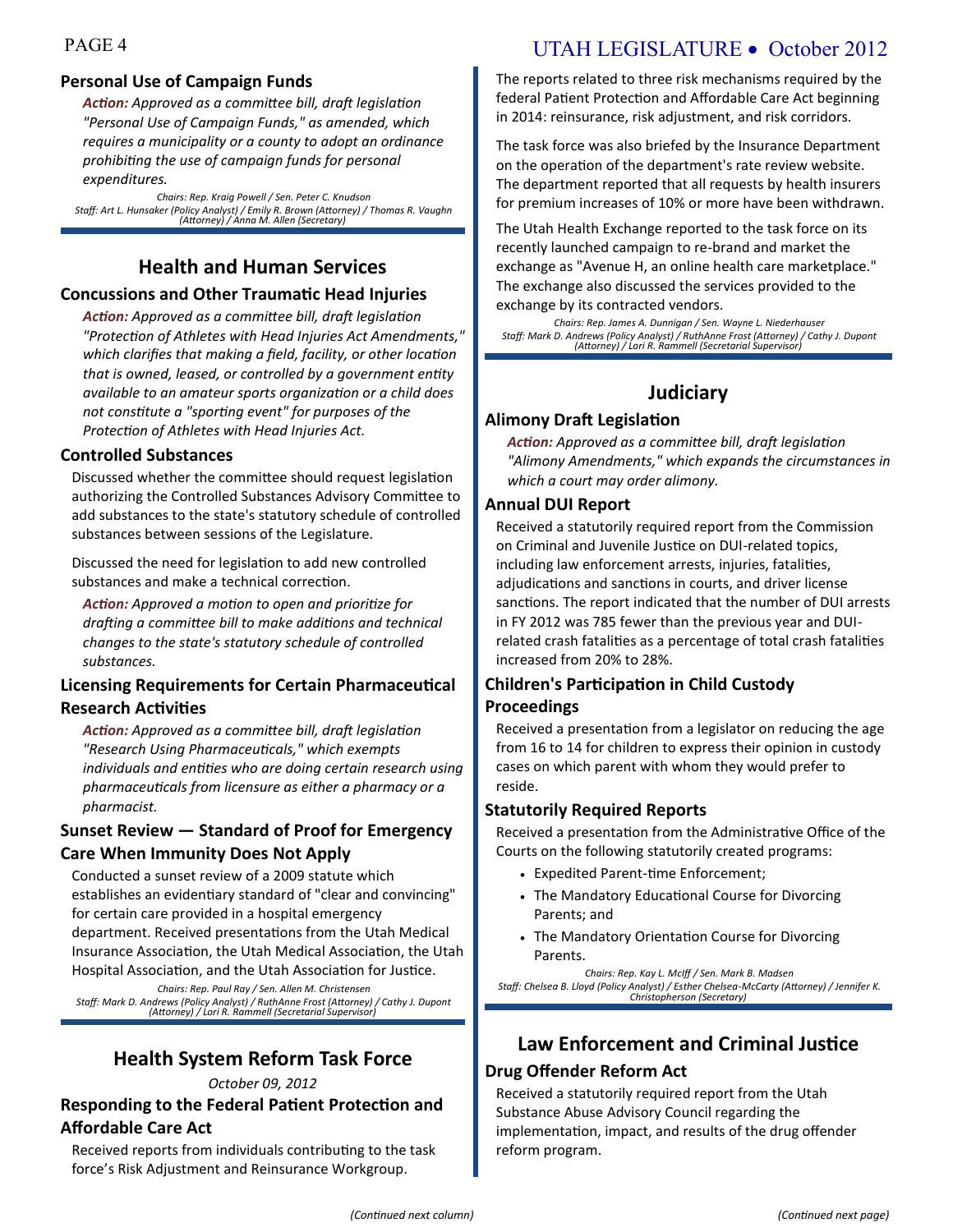#### **Enticing a Minor**

Discussed draft legislation "Enticing a Minor," which would amend the Criminal Code by clarifying that enticing a minor does not include the intent to complete a sexual offense with a minor and provides that the penalty for enticing a minor is based on the level of sexual conduct that the offender solicits.

#### **Gang Activities Overview**

Received a presentation from Salt Lake City and Ogden law enforcement agencies regarding trends in gang activity and agencies' work to reduce gang activity in Utah. There is currently no statewide database for statewide law enforcement entities to share gang information. Each agency maintains its own database, but noted that gangs are highly mobile and do not adhere to city or county boundaries.

#### **Inmate Medical Donation Act**

*Action: Approved as a committee bill, draft legislation "Inmate Medical Donation Act," which would provide for inmates to voluntarily donate their organs posthumously.*

#### **New Felonies and Enhancements on Existing Punishments**

Received a report from the Sentencing Commission regarding new felonies and enhancements on existing crimes that have been enacted over the past five years. The committee also discussed the incremental and cumulative impact that each new felony or penalty enhancement has upon the length of stay for convicted felons.

#### **Sex Offense Amendments**

*Action: Approved as a committee bill, draft legislation "Sex Offense Amendments," which changes the offense of unlawful sexual conduct with a minor who is 16 or 17 years of age to apply to a defendant who is seven or more years older than the victim, rather than the current provision of ten or more years older than the victim.*

#### **Threat of Terrorism Penalties**

*Action: Approved as a committee bill, draft legislation "Threat of Terrorism Penalty Amendments," clarifying that threatening to commit an act of terrorism with the intent to cause action by an official or volunteer of any emergency agency is a class B misdemeanor.*

*Chairs: Rep. Curtis Oda / Sen. Todd Weiler Staff: Nathan W. Brady (Policy Analyst) / Susan Creager Allred (Attorney) / Lori R. Rammell (Secretarial Supervisor)*

## **Natural Resources, Agriculture, and Environment**

#### **Abandonment or Forfeiture of Water Rights**

*Action: Approved as a committee bill, draft legislation "Abandonment or Forfeiture of Water Rights," which modifies provisions regarding forfeiture of a water right.* 

*The committee passed a motion to combine this draft legislation with draft legislation "Water and Irrigation Amendments," which was also adopted in this meeting.*

#### **Energy Advisor Report and Legislative Review of State Energy Policy**

Received a statutorily required report from the governor's energy advisor on the status and development of the state's energy resources and on the advisor's activities. As required by statute, the committee reviewed the state energy policy.

#### **Petroleum Industry Update**

Received a report from representatives of the petroleum industry on several current issues that have been considered recently by the committee, including Uintah Basin air quality and sage grouse habitat.

#### **State Land Management**

Received a report from the Division of Oil, Gas, and Mining and from the Division of Parks and Recreation on each division's responsibility for management of state lands and interface with the federal government.

#### **Water and Irrigation Amendments**

*Action: Approved as a committee bill, draft legislation "Water and Irrigation Amendments," which amends rulemaking authority of the state engineer, application for an extension of time to prove beneficial use, and how an engineer or land surveyor provides information for certain claims. The committee passed a motion to combine this draft legislation with draft legislation "Abandonment or Forfeiture of Water Rights," which was also adopted in this meeting. Chairs: Rep. Roger E. Barrus / Sen. Ralph Okerlund*

*Staff: J Brian Allred (Policy Analyst) / Tracy J. Nuttall (Attorney) / Anna M. Allen (Secretary)*

## **Political Subdivisions**

#### **County Recorder Authority to Reject a Wrongful Document**

*Action: Approved as a committee bill, draft legislation "Wrongful Documents," which:*

- *Modifies provisions relating to documents submitted for recording which are claimed to establish invalid liens;*
- *Applies those provisions to documents submitted for recording which improperly purport to release or extinguish a lawful lien or interest or reflect or establish a claim or obligation against a person; and*
- *Provides for joint and several liability for those who prepare, sign, or submit a wrongful document.*

#### **Government Competition with Private Enterprise**

Received a report from the Utah Taxpayers Association about privatization of services that government already provides and criteria that could be used to evaluate whether government should provide new services. The committee explored options of what the Legislature could do regarding this issue.

#### **Government Records Ombudsman Annual Report**

Received a statutorily required report from the Utah State Archives on the work performed by the government records ombudsman from April 10, 2012, until August 31, 2012. The ombudsman provided 490 total consultations.

*Chairs: Rep. R. Curt Webb / Sen. Casey O. Anderson Staff: Joseph T. Wade (Policy Analyst) / Victoria Ashby (Attorney) / Samantha Coombs (Secretary)*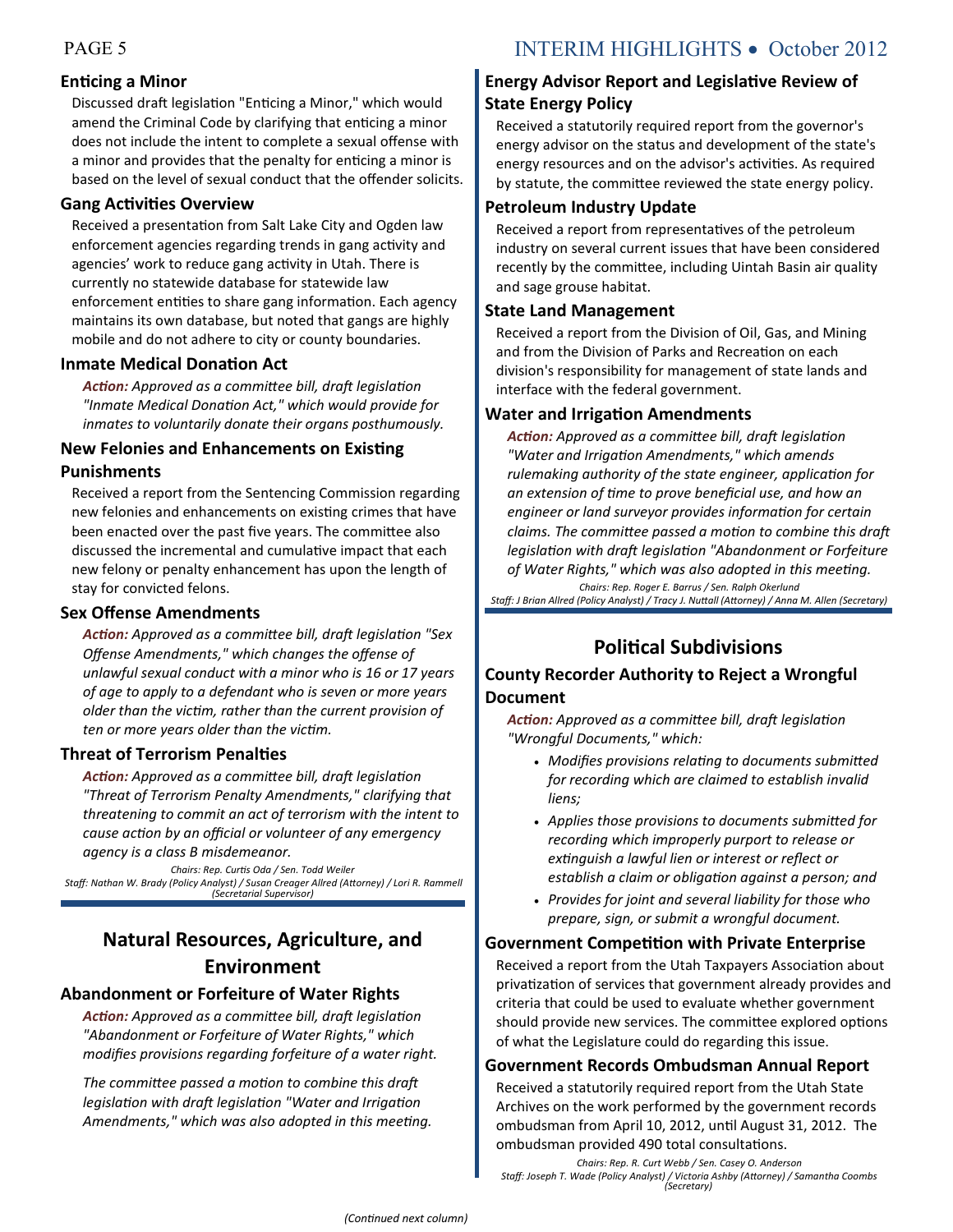## **Public Utilities and Technology**

#### **Electronic Waste Recycling Report**

Received a presentation from the Hazardous Waste Management Section, Department of Environmental Quality, on the statewide consumer electronic waste recycling program and the partnerships with local departments of health and manufacturers to provide recycling centers.

#### **Procurement Process — Department of Technology Services**

Received a presentation from the Department of Technology Services about how it procures goods and services and how state agencies can request an exemption to the standardized process.

#### **Utah Broadband and Mobile Networks**

Received presentations from the Governor's Office of Economic Development Broadband Project and from the Automated Geographic Reference Center, Department of Technology Services. The presentations included statewide maps by county which show deployment of mobile networks by speed and broadband network speeds.

#### **Utility Infrastructure in Rural Utah**

Received presentations from Millard and Sanpete Counties about how economic development is limited due to a lack of cost-effective natural gas and electric power infrastructure.

The Governor's Office of Economic Development also commented that there is currently only one rural economic development program in place.

Rocky Mountain Power supplied information about how it provides power to rural Utah via state incentives.

*Chairs: Rep. Michael E. Noel / Sen. J. Stuart Adams Staff: Richard C. North (Policy Analyst) / Robert H. Rees (Attorney) / Tracey Fredman (Secretary)*

## **Retirement and Independent Entities Governmental Accounting Standards Regarding Pensions**

Received a presentation from the Utah Retirement Systems (URS) on the June 2012 Governmental Accounting Standards Board standards that will change how governments calculate and report the costs and obligations associated with pensions. The new standards are designed to improve the usefulness of reported pension information and to increase the transparency, consistency, and comparability of pension information across governments.

#### **Non-governmental Entities in the Utah Retirement Systems**

Received a presentation from URS on current federal agency efforts to restrict non-governmental entities from participating in state retirement systems. State law requires a department, educational institution, political subdivision of the state, or publicly funded agency to be a participating employer of URS, with very limited exceptions.

## PAGE 6 UTAH LEGISLATURE • October 2012

However, an organization's structure and ownership may change over time, making it less clear whether the organization should remain part of URS.

### **Retirement Analysis Requirements for Newly Created Public Entities**

Received a presentation from URS on the need to review retirement arrangements for newly created public entities. With very limited exceptions, a department, educational institution, political subdivision of the state, or public-funded agency is required to be a participating employer of URS. Charter schools and special service district hospitals may make a one-time election of nonparticipation.

*Action: Approved a motion to open and prioritize for drafting a bill to require retirement analysis for newly created public entities before they are created.*

#### **Retirement Contribution Rates**

Received a presentation from URS on contribution rates proposed for FY 2014. Contribution rates are the percentage of salary that participating employers must pay to the Utah State Retirement Investment Fund for each eligible employee to keep retirement systems funded on an actuarially sound basis. The proposed rates will increase from 18.8% to 20.5% for Tier I state and school employees and from 16.0% to 18.3% for Tier II state and school employees.

#### **Risk Management Coverage for Independent Entities**

Received a presentation from the Division of Risk Management on the unique challenges associated with risk management assistance for independent entities. The division assists a few, but not all, independent entities with insurance coverage, including liability insurance, property insurance, and vehicle coverage.

*Action: Approved a motion to open and prioritize for drafting a bill to clarify the approvals needed for the Division of Risk Management to provide risk management assistance for independent entities.*

### **Tier II Benefit Protection Program for Long-term Disability Employees**

Received a presentation from URS on benefit protection programs that allow a member with a disability to continue to earn retirement service credits during the disability. Under the program, the employer enters into a contract with URS to pay the employer contributions while the employee is disabled. Funding for a benefit protection program is normally built into the defined benefit contribution rates. However, under Tier II, an employee may choose a defined contribution plan for which this funding arrangement may not be feasible.

#### **Utah Retirement Systems Amendments**

*Action: Approved as a committee bill, draft legislation "Utah Retirement Systems Amendments," which:* 

- *Amends definitions;*
- *Prohibits a participating employer from making retirement-related contributions for reemployed retirees;*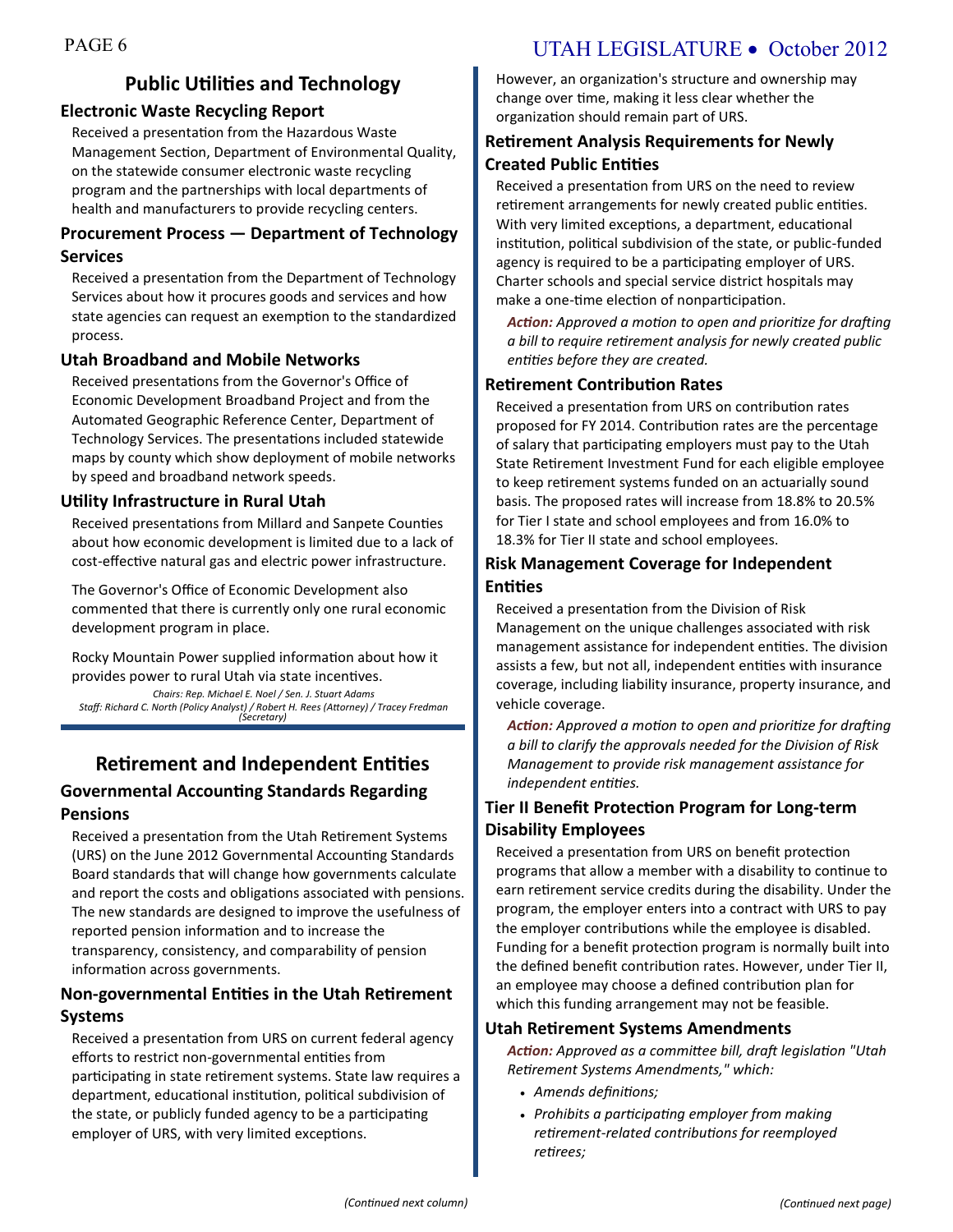- *Amends provisions related to benefit information forms that must be signed by each employee;*
- *Allows URS to communicate with members and others through electronic means;*
- *Excludes an employee of an institution of higher education from membership in the URS if the employee participates in other retirement systems;*
- *Amends certain long-term disability benefits; and*
- *Establishes investment requirements for employer contributions made on behalf of certain employees who are exempt from the four-year vesting requirements in the Tier II systems.*

*Chairs: Sen. Todd Weiler / Rep. Don L. Ipson Staff: Benjamin N. Christensen (Policy Analyst) / Cathy J. Dupont (Attorney) / Peter Asplund (Attorney) / Shannon C. Halverson (Attorney) / Mark Bleazard (Fiscal Manager) / Debra Hale (Secretary)*

## **Revenue and Taxation**

#### **Income Tax Credits**

Discussed draft legislation "Special Needs Adoption Tax Credit," which would revise an existing adoption tax credit to include out-of-state adoptions made by Utah taxpayers.

Discussed modification of the state-earned income tax credit.

*Action: Approved a motion to open a committee bill file that would create a state-level earned income tax credit that is a percentage of the federal earned income tax credit.*

#### **Interim Study Topics**

*Action: Approved a motion to open committee bill files related to:* 

- *State agency confidentiality provisions concerning medical records;*
- *Cigarette and tobacco taxes;*
- *Transaction tax overpayment model legislation; and*
- *Sales and use tax exemptions, including for related party leases.*

#### **Property Tax**

*Action: Amended and approved as a committee bill, draft legislation "Property Taxation of Business Personal Property," which increases a property tax exemption for business personal property.*

#### **Special Election Date for Ballot Propositions**

Discussed draft legislation "Special Election Date for Ballot Propositions," which would provide that a special election for a ballot proposition related to a bond, debt, leeway, levy, or tax may only be placed on the ballot for November elections.

#### **Time Period for Paying a Tax, Interest, or Penalties**

*Action: Approved as a committee bill, draft legislation "Time Period for Paying a Tax, Interest, or Penalties After a Judicial Decision," which adjusts days a statutory reference for the time period for paying a tax, interest, or penalty after a judicial decision to 30 days.*

## PAGE 7 INTERIM HIGHLIGHTS • October 2012

#### **Water Funding and Pricing**

Discussed draft legislation "Sales and Use Tax Allocation for Water Resources Funding," which would set aside certain state sales and use tax revenue growth for water development projects.

Received information on water project financing and the use of general taxes such as the property tax and sales and use tax in water funding.

*Chairs: Rep. Patrick Painter / Sen. Curtis S. Bramble Staff: Bryant R. Howe (Assistant Director) / Phillip V. Dean (Policy Analyst) / Rebecca L. Rockwell (Attorney) / Samantha Coombs (Secretary)*

### **Senate Judicial Confirmation Committee**

The Senate confirmed Mr. Barry G. Lawrence as a district court judge in the Third Judicial District on October 17, 2012.

*Chair: Sen. Scott K. Jenkins Staff: Michael E. Christensen (Director) / Esther D. Chelsea-McCarty (Associate General Counsel) / John L. Fellows (General Counsel) / Jennifer Christopherson (Legislative Secretary)*

### **State Water Development Commission**

*October 16, 2012*

#### **Change Application Procedure**

Discussed 2012 General Session S.B. 187, "Change Application Procedure," which requires that a person who applies for a permanent or temporary change to a water right meets certain qualifications. The bill also allows the state engineer, upon receiving a change application, to determine the quantity of water that is currently being beneficially used and limit approval of the change application based on that determination.

#### **Development of Water Resources**

Received a report from the Division of Water Resources on the responsibilities of the division, state water plans, and the river basin system in Utah.

#### **Public Trust Doctrine**

Received a report from the public trust doctrine working group on potential impacts of the public trust doctrine on water rights.

#### **State Engineer**

Received a report from the state engineer on the river commission system in Utah.

*Chairs: Rep. Patrick Painter / Sen. Margaret Dayton Staff: J Brian Allred (Policy Analyst) / Tracy J. Nuttall (Attorney) / Anna M. Allen (Secretary)*

## **Transportation**

#### **Amendments to Ignition Interlock Program**

*Action: Approved as a committee bill, draft legislation "Amendments to Ignition Interlock Program," which provides that the Driver License Division may only clear the suspension for an ignition interlock violation if the division electronically verifies that the person does not have a vehicle registered in that person's name in Utah.*